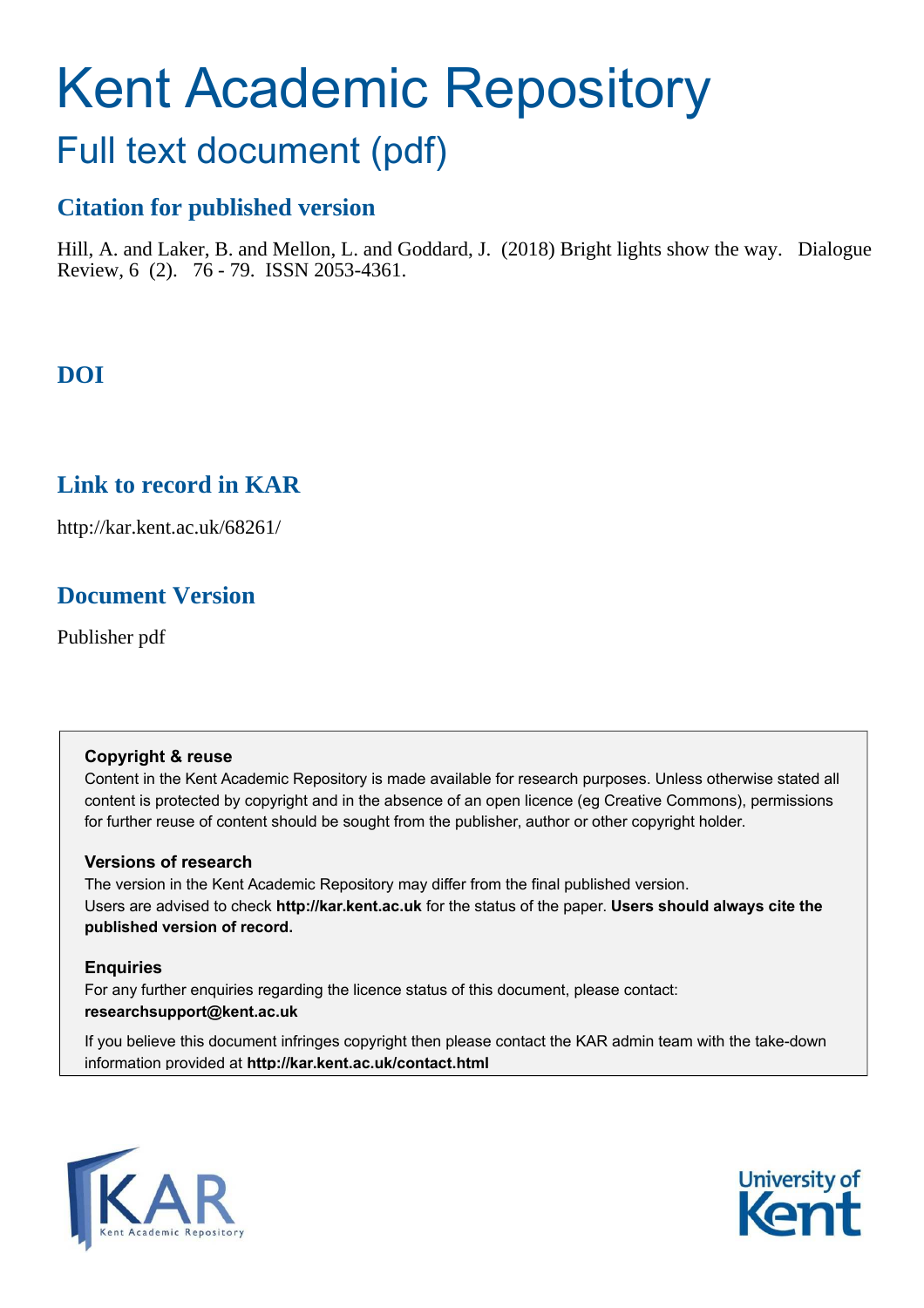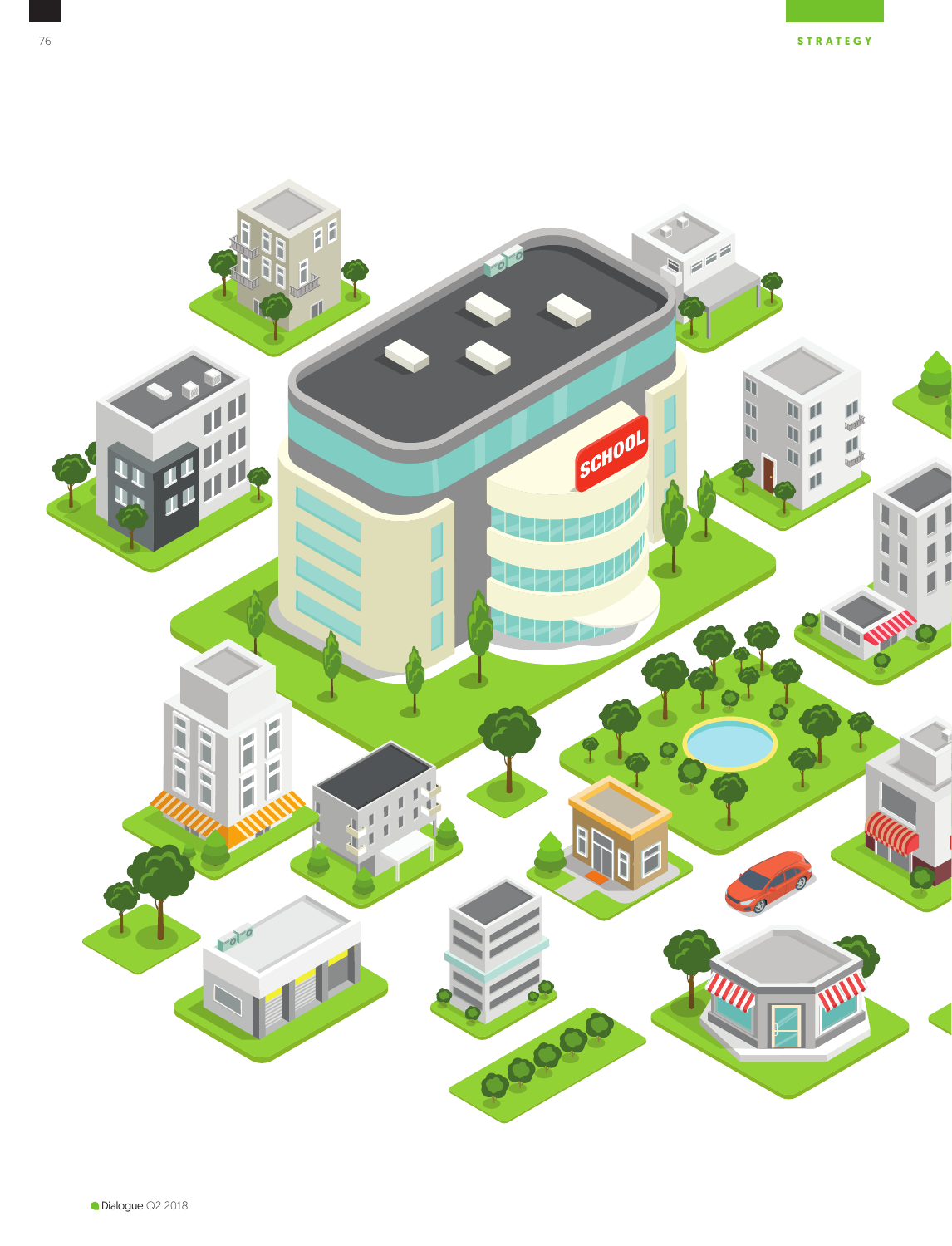# Bright lights show the way

Evidence from education in England and around the world reveals that bigger is often better, find Alex Hill, Liz Mellon, Ben Laker and Jules Goddard

**Oh not to be in England**. The four countries of the UK (see box) spent £550 billion in the last 15 years running and improving their secondary schools. During this time, England closed 1,500 schools (35%) and opened 1,900 new ones. Yet nothing has changed.

 In a quarter of England's schools, less than a third of students still graduate with GCSE grade C or above in ive or more subjects – the same as 15 years ago. And, more worryingly, the number of schools where no students leave with five grade Cs has doubled, as other schools use them as dumping grounds to improve their own results. he strategy is increasing bad practice, rather than creating good.

In 2016, only 57% of all English pupils graduated with ive or more grade Cs compared with 52% 15 years ago, at a cost of £110 billion per percentage point of improvement. The UK as a whole spent the 8th largest amount of 34 OECD countries, but only came 19th in mathematics, 16th in reading and 14th in science. So, what's going wrong?

Well, maybe it's not how much they are spending, but who they are giving it to. Maybe, rather than trying to fix their Low Lights (their worst schools), they should encourage their Bright Lights (their best ones) to grow. The evidence shows that they already have the right leadership, culture and capability in place. Why not get them to do more? Why not challenge their Bright Lights to teach in their most deprived areas, as well as their most affluent ones?

If England had increased the size of its Bright Lights by 10% each year in the last 15 years, rather than trying to fix its Low Lights, its test scores could have improved by 14 percentage points, rather than five. And, if it continued this strategy, then it would be the highest performing OECD

country in 30 years, with an estimated £12 billion to £25 billion increase in UK gross domestic product along the way. The current strategy isn't working. It's time for a new one.

#### **Fumbling in the dark**

England's strategy over the last 15 years has been to try to improve its education system by fixing its Low Lights (where less than a third of students graduate with five or more GCSE grade Cs, reducing their projected lifetime earnings by £140,000).

 By putting these schools into 'special measures' and ofering them up for tender to other schools, it hoped the whole education system would improve. But, it hasn't. The English have thrown more and more money at the problem, spending 84% more on each child's education than they did 15 years ago (£57,000 rather than £31,000). But, although half their schools have improved, the other half have declined – and the overall picture is still the same.

The number of Black Spots where no light shines (no students graduate with five or more grade Cs) has doubled to 900 schools, with over 28,000 graduates last year. And the new schools it has opened aren't very good. Only 11% of them have become Bright Lights, and they've achieved this by staying small, 20% smaller than other UK schools. Their small size means they can be more selective, taking the best students from elsewhere, rather than creating new successes.

he evidence from the English experience is stark. It has spent a lot of money and created a lot of activity, but has achieved very little. And the successes it has seen came from reshuffling the good students it already had, rather than improving its schools. One Bright Lights leader told us, "The original philosophy behind setting  $\rightarrow$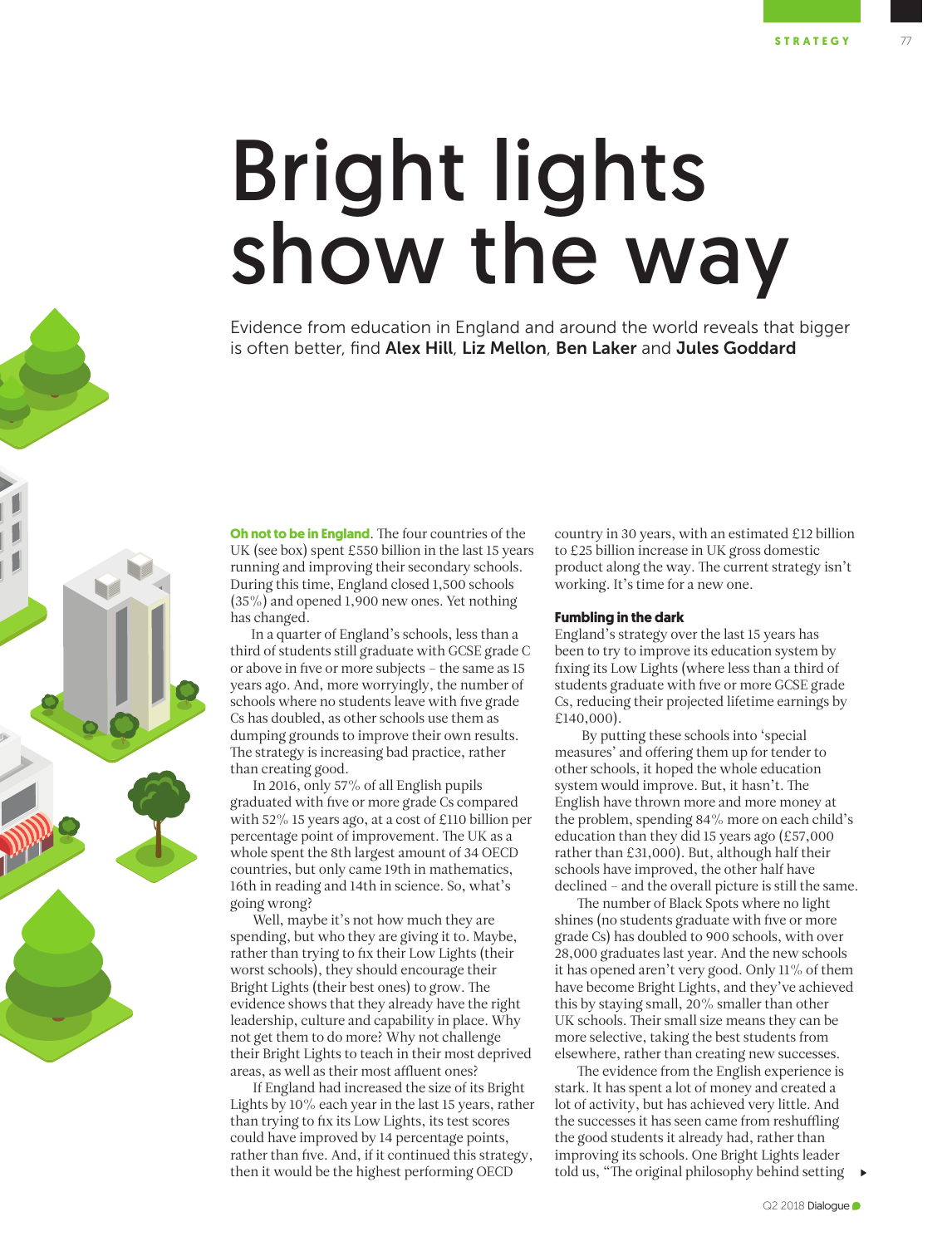up academy schools 15 years ago was to transfer the DNA from successful schools into failing ones, but this hasn't happened. Most academy trusts have grown by bolting together failing schools, rather than good ones, hoping that by getting bigger, they would get better. But, it hasn't worked – and the overall picture hasn't changed."

### **Ignoring the Bright Lights**

While the English were busy trying to brighten their Low Lights, what happened to their Bright Lights, where more than two-thirds of students graduate with five or more GCSE grade Cs?

The proportion of Bright Lights hasn't changed, they still account for a quarter of all UK schools, but the number where 80% of students get five or more grade Cs has halved, and the number where 95% of students achieve this has quartered. So, even the Bright Lights aren't as bright as they were 15 years ago. They have been allowed to stay small, limiting their potential impact on society. Some 80% of them are smaller than the average school in Singapore, the highest performing OECD country, and the independent Bright Lights are 22% smaller than the state ones.

Why is this? Do you have to be small to be good? No, you do not. In fact, results often improve as a school gets bigger. The 2016 Pisa student assessment study found that test results improve by up to 20% every time a school doubles in size in most OECD countries. And, it's hard to imagine why the UK should be any diferent.

As one Bright Lights leader says, "As our school has doubled in size over the last 15 years, we've had more resources to invest in facilities and teachers. And having more students made it easier to stream them, tailor teaching methods to their different needs, and offer more subjects, extracurricular activities and pastoral care. In other words, we could offer a better and broader education, to a broader range of kids, as we grew. As a result, 28% more children graduated from our school last year with five or more GCSE grade Cs than they did 15 years ago."

Another Bright Lights leader explains, "I used to think you had to be small to be good, but this isn't true. You can make a school feel small, even if it's big, if you structure it in the right way. I've visited schools in India and the Middle East with 5,000 or 10,000 students, which feel like they only have 100 kids, because they have small class sizes and operate across multiple sites. As long as these sites are close together, they can share ideas, resources and facilities, so you get the best of both worlds – the advantages of scale, in an intimate environment."

### **Turning school improvement on its head**

What would have happened if we'd spent the last 15 years trying to grow our Bright Lights, rather than brighten our Low Lights? A similar change in strategy helped the charity Save the Children

reduce malnutrition by 80% in Vietnam over two years, after decades of getting nowhere. Instead of trying to fix the problems in their worst areas, they started expanding the practices in their best ones. Could a similar strategic shift help transform our schools?

"he challenge is to work out how quickly you can grow a good school without disrupting what made it successful in the first place," one Bright Lights leader responds. The general consensus of the Bright Lights leaders we spoke to, is that it's feasible to grow a school by 10% of its current size each year, so it doubles in size every 10 years. And this can be achieved simply by adding an extra two to four classes each year. We also found that many Bright Lights would relish the challenge of teaching in our most deprived areas, as well as our most affluent ones.

"It would be very exciting to be part of a long-term, countrywide educational strategy, where all schools work together to improve standards across the UK," one Bright Lights leader says. "We've worked very closely with another

### **Test results improve by up to 20% every time a school doubles in size in most OECD countries**

school in a nearby deprived area over the last five years. It's been a great experience, with us learning as much as them. They've had access to our resources, facilities and extracurricular activities and it has shown that good teachers, in both schools, can teach anyone. They know their subject inside out and quickly adapt their teaching methods to diferent needs."

If England had adopted this strategy 15 years ago, and its Bright Lights had been able to maintain their performance while growing, then UK test scores would have increased by 14 percentage points, rather than the five it actually achieved. If it were to continue this strategy, then it would catch up with Singapore in 30 years and all its children would be in Bright Lights in 35 years. And this would increase UK gross domestic product by between £12 and £25 billion along the way, as better educated students are more knowledgeable, more innovative and earn more money.

Not only would England get a better return on investment, it might find it's easier too. As one Bright Lights leader explained, "I've led both successful and failing schools, and it's much easier to grow a good school than fix a poor one. Everyone wants to be part of a good school, not a failing one, so it's easier to attract staff and students. It's also easier to develop them once they arrive too. They see what 'good' looks like – it's all around them – and they get a lot of support